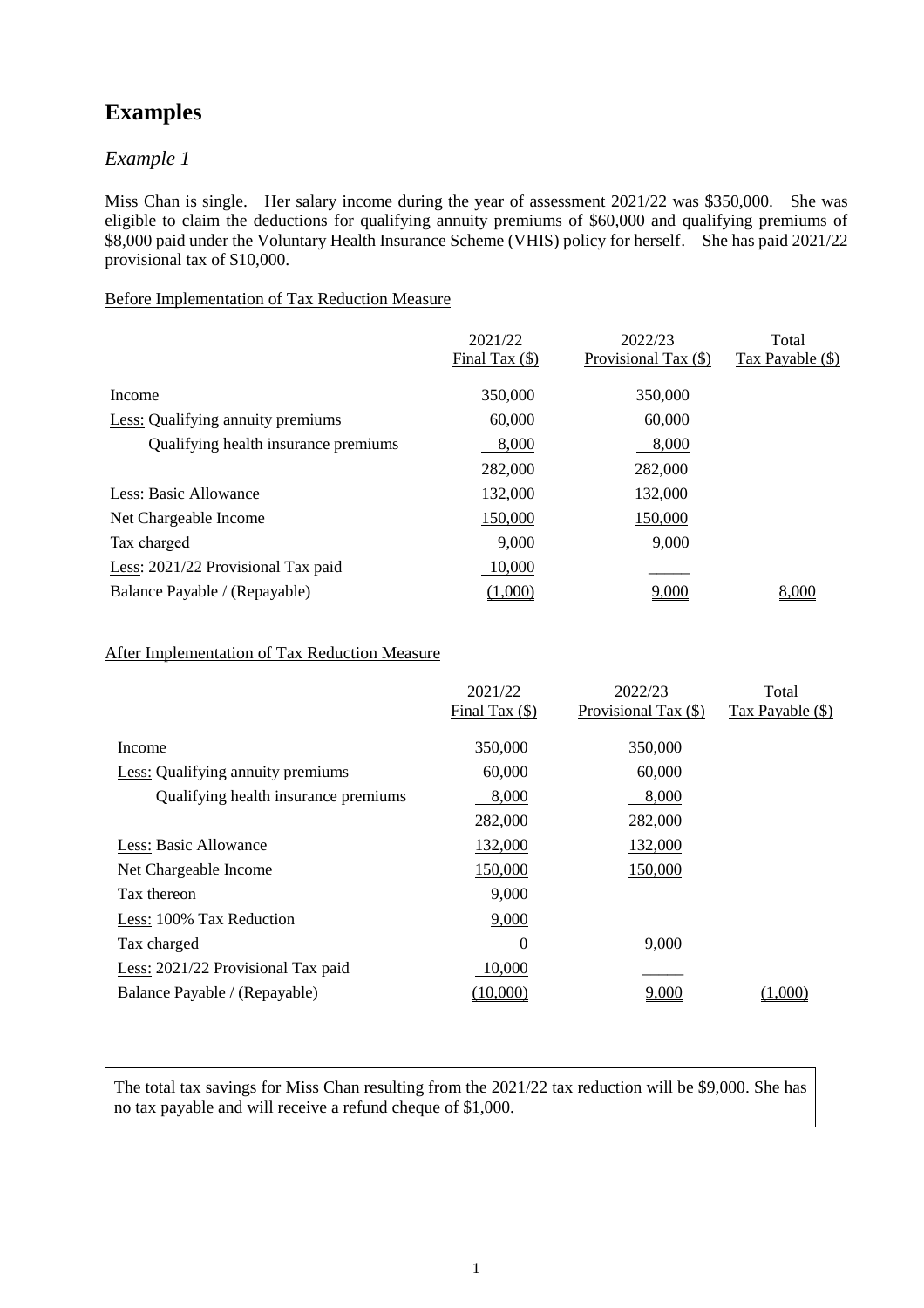# *Example 2*

Mr. Ho is single. In the year 2021/22, the salary income of Mr. Ho was \$560,000. Mr. Ho provided financial support to his mother (aged 70) and resided with her throughout the year. His mother was eligible to claim an allowance under the Government's Disability Allowance Scheme. Mr. Ho has paid 2021/22 provisional tax of \$8,000.

### Before Implementation of Tax Reduction Measure

|                                    | 2021/22<br>Final Tax $($ ) | 2022/23<br>Provisional Tax (\$) | Total<br>Tax Payable (\$) |
|------------------------------------|----------------------------|---------------------------------|---------------------------|
| Income                             | 560,000                    | 560,000                         |                           |
| Less: Basic Allowance              | 132,000                    | 132,000                         |                           |
| Dependent Parent Allowance         | 100,000                    | 100,000                         |                           |
| Disabled Dependant Allowance       | 75,000                     | 75,000                          |                           |
| Net Chargeable Income              | 253,000                    | 253,000                         |                           |
| Tax charged                        | 25,010                     | 25,010                          |                           |
| Less: 2021/22 Provisional Tax paid | 8,000                      |                                 |                           |
| <b>Balance Payable</b>             | <u>17.010</u>              | 25.010                          |                           |

## After Implementation of Tax Reduction Measure

| Tax Payable (\$) |
|------------------|
|                  |
|                  |
|                  |
|                  |
|                  |
|                  |
|                  |
|                  |
|                  |
| 32.020           |
|                  |

#### Note:

There will be a one-off reduction of 100% of the 2021/22 final salaries tax subject to a ceiling of \$10,000 per case.

The tax savings for Mr. Ho resulting from the 2021/22 tax reduction will be \$10,000. His salaries tax bill will be reduced from \$42,020 to \$32,020.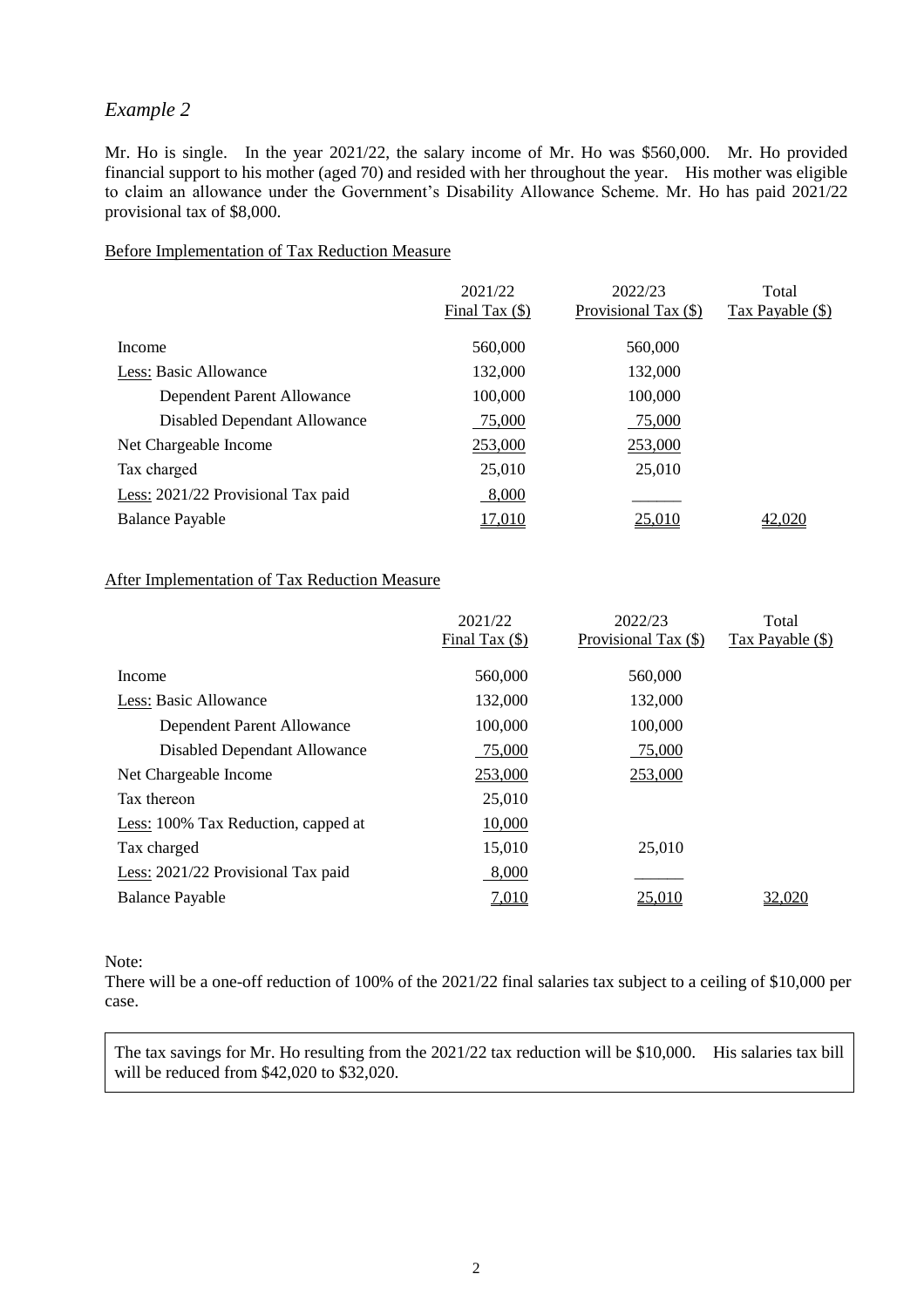# *Example 3*

Mr. Li is married. His wife is a housewife. In the year 2021/22, the salary income of Mr. Li was \$760,000. Mr. Li was eligible to claim deduction for tax deductible MPF voluntary contributions (TVC) of \$30,000. Other tax deductible expenses included qualifying premiums of \$8,000 paid under the Voluntary Health Insurance Scheme (VHIS) policy for himself and another \$8,000 paid for his father. Mr. Li has paid 2021/22 provisional tax of \$42,000.

### Before Implementation of Tax Reduction Measure

|                                                               | 2021/22          | 2022/23              | Total            |
|---------------------------------------------------------------|------------------|----------------------|------------------|
|                                                               | Final Tax $(\$)$ | Provisional Tax (\$) | Tax Payable (\$) |
| Income                                                        | 760,000          | 760,000              |                  |
| Less: TVC                                                     | 30,000           | 30,000               |                  |
| Qualifying health insurance premiums<br>$(\$8,000 + \$8,000)$ | 16,000           | 16,000               |                  |
|                                                               | 714,000          | 714,000              |                  |
| Less: Married Person's Allowance                              | 264,000          | 264,000              |                  |
| Net Chargeable Income                                         | 450,000          | 450,000              |                  |
| Tax charged                                                   | 58,500           | 58,500               |                  |
| Less: 2021/22 Provisional Tax paid                            | 42,000           |                      |                  |
| <b>Balance Payable</b>                                        | 16,500           | 58,500               | <u>75,000</u>    |

## After Implementation of Tax Reduction Measure

|                                                               | 2021/22<br>Final Tax $(\$)$ | 2022/23<br>Provisional Tax (\$) | Total<br>$\text{Tax} \text{ Payable } (\$)$ |
|---------------------------------------------------------------|-----------------------------|---------------------------------|---------------------------------------------|
| Income                                                        | 760,000                     | 760,000                         |                                             |
| Less: TVC                                                     | 30,000                      | 30,000                          |                                             |
| Qualifying health insurance premiums<br>$(\$8,000 + \$8,000)$ | 16,000                      | 16,000                          |                                             |
|                                                               | 714,000                     | 714,000                         |                                             |
| Less: Married Person's Allowance                              | 264,000                     | 264,000                         |                                             |
| Net Chargeable Income                                         | 450,000                     | 450,000                         |                                             |
| Tax thereon                                                   | 58,500                      |                                 |                                             |
| Less: 100% Tax Reduction, capped at                           | 10,000                      |                                 |                                             |
| Tax charged                                                   | 48,500                      | 58,500                          |                                             |
| Less: 2021/22 Provisional Tax paid                            | 42,000                      |                                 |                                             |
| <b>Balance Payable</b>                                        | 6,500                       | 58,500                          | 65,000                                      |

Note:

There will be a one-off reduction of 100% of the 2021/22 final salaries tax subject to a ceiling of \$10,000 per case.

The tax savings for Mr. Li resulting from the 2021/22 tax reduction will be \$10,000. His salaries tax bill will be reduced from \$75,000 to \$65,000.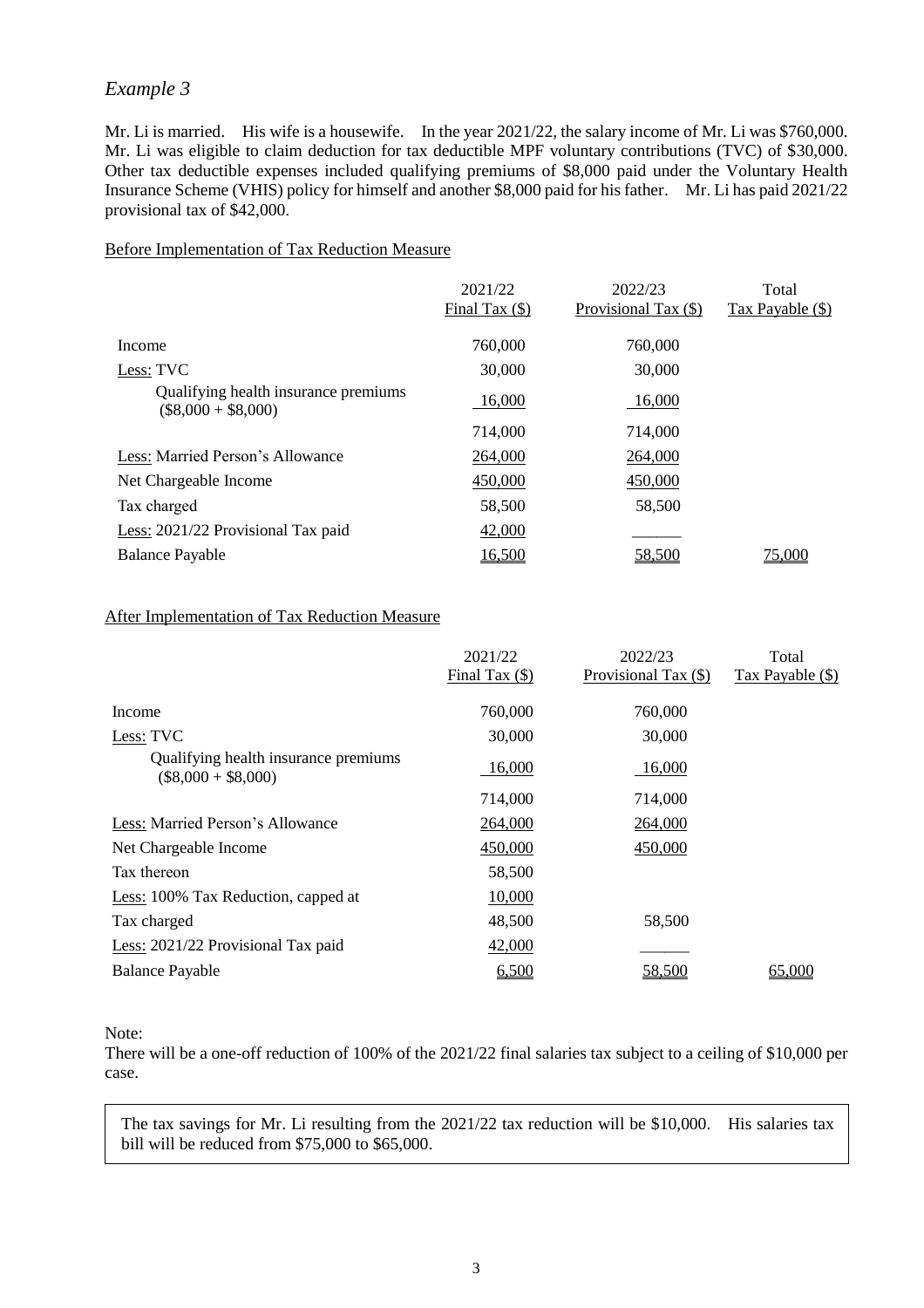# *Example 4*

Mr. Cheung is married with 2 children. The incomes reported in the 2021/22 tax returns of Mr. and Mrs. Cheung are as below. Both Mr. Cheung and Mrs. Cheung elected for personal assessment and they have not paid any provisional tax for 2021/22.

|                                                            | Mr. Cheung | Mrs. Cheung |
|------------------------------------------------------------|------------|-------------|
|                                                            | (১)        | (5)         |
| <b>Salaries</b>                                            | 600,000    | 300,000     |
| Profits from sole proprietorship business ["Cheung's Co."] | 100,000    | -           |
| Rental Income                                              |            | 50,000      |

#### *Before Implementation of Tax Reduction Measure*

| Salaries Tax                               |            |               |
|--------------------------------------------|------------|---------------|
|                                            | Mr. Cheung | Mrs. Cheung   |
|                                            | (5)        | (S)           |
| Income                                     | 600,000    | 300,000       |
| Less: Allowances                           |            |               |
| <b>Basic Allowance</b>                     | 132,000    | 132,000       |
| Child Allowance                            | 240,000    |               |
| Net Chargeable Income                      | 228,000    | 168,000       |
| Tax Payable                                | 20,760     | <u>11,520</u> |
| Profits Tax                                |            |               |
|                                            | Mr. Cheung |               |
|                                            | (S)        |               |
| Assessable Profits of Cheung's Co.         | 100,000    |               |
| $($100,000 \times 7.5\%^*)$<br>Tax Payable | 7,500      |               |

*\* Since Cheung's Co. has no connected entity, the assessable profits of first \$2,000,000 should be charged at profits tax rate of 7.5%.*

| <b>Property Tax</b>                    |             |
|----------------------------------------|-------------|
|                                        | Mrs. Cheung |
|                                        | $\circ$     |
| Net Assessable Value (\$50,000 x 80%)  | 40,000      |
|                                        |             |
| $($40,000 \times 15\%)$<br>Tax Payable | 6,000       |

#### Total tax payable under schedular basis

|                   | Mr. Cheung | Mrs. Cheung              | Total                     |
|-------------------|------------|--------------------------|---------------------------|
|                   | (\$)       | (\$                      | $\left( \text{\$}\right)$ |
| Salaries Tax      | 20,760     | 11,520                   | 32,280                    |
| Profits Tax       | 7,500      | $\overline{\phantom{0}}$ | 7,500                     |
| Property Tax      | ۰          | 6,000                    | 6,000                     |
| Total Tax Payable | 28,260     | 17,520                   | 45,780                    |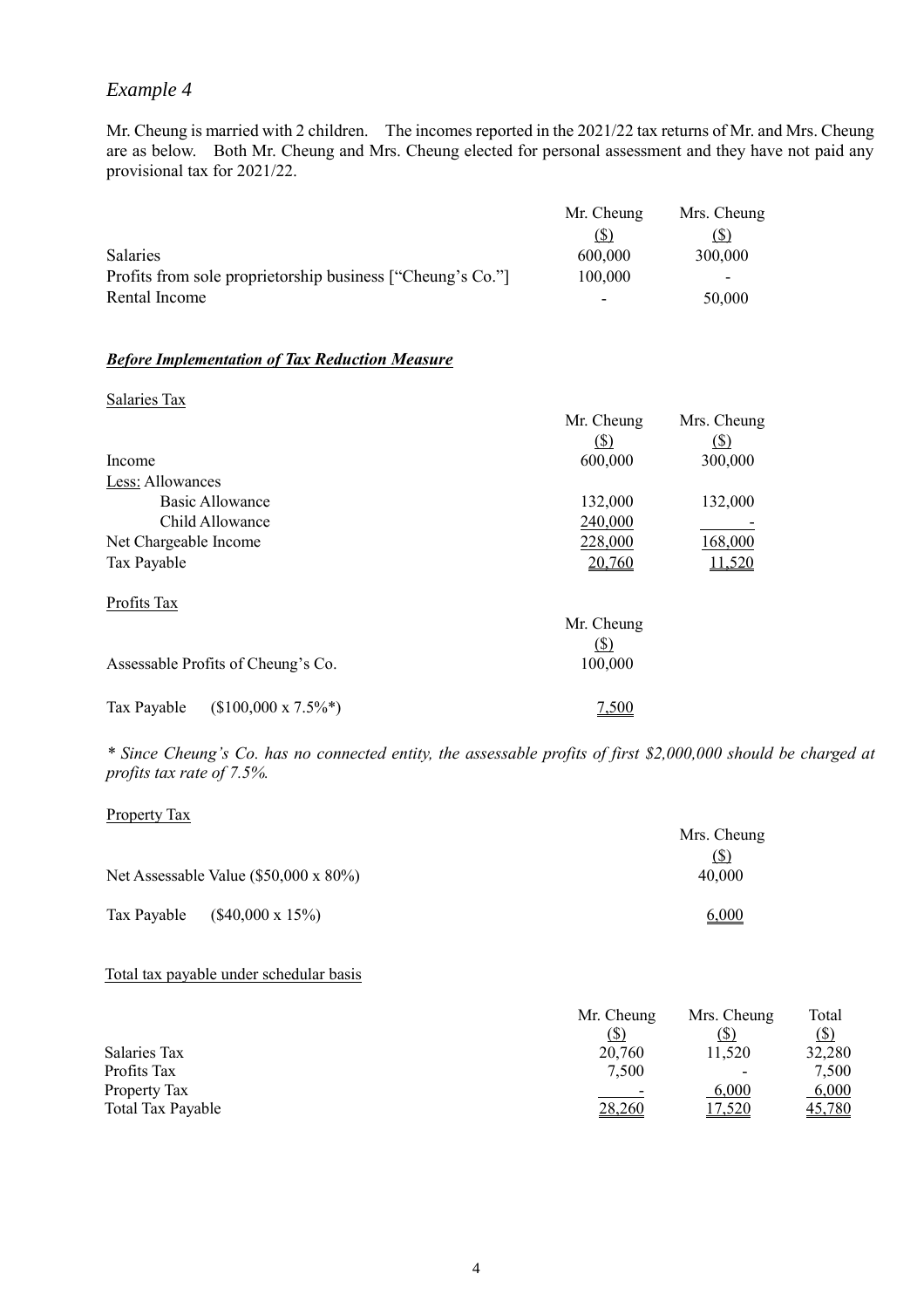# If Mr. Cheung and Mrs. Cheung elect for Personal Assessment jointly

|                            | Mr. Cheung  | Mrs. Cheung | Total       |
|----------------------------|-------------|-------------|-------------|
|                            | <u>(\$)</u> | (\$)        | $\circledS$ |
| Salaries Income            | 600,000     | 300,000     | 900,000     |
| Assessable Profits         | 100,000     |             | 100,000     |
| Net Assessable Value       |             | 40,000      | 40,000      |
| Total income               | 700,000     | 340,000     | 1,040,000   |
| Less: Allowances           |             |             |             |
| Married Person's Allowance |             |             | 264,000     |
| Child Allowance            |             |             | 240,000     |
| Net Chargeable Income      |             |             | 536,000     |
| Total Tax Payable          | 49.216      | 23.904      | 73,120      |

It is not advantageous for Mr. Cheung and Mrs. Cheung to elect for personal assessment jointly. By election of Personal Assessment jointly, the total tax payable by the couple is increased from \$45,780 to \$73,120.

## If Mr. Cheung and Mrs. Cheung elect for Personal Assessment separately

|                       | Mr. Cheung | Mrs. Cheung |
|-----------------------|------------|-------------|
|                       | (S)        | (\$)        |
| Salaries Income       | 600,000    | 300,000     |
| Assessable Profits    | 100,000    |             |
| Net Assessable Value  |            | 40,000      |
| Total income          | 700,000    | 340,000     |
| Less: Allowances      |            |             |
| Basic Allowance       | 132,000    | 132,000     |
| Child Allowance       | 240,000    |             |
| Net Chargeable Income | 328,000    | 208,000     |
| Tax Payable           | 37,760     | 17.360      |

It is not advantageous for Mr. Cheung to elect Personal Assessment separately as his tax payable will be increased from \$28,260 to \$37,760. However, it is advantageous for Mrs. Cheung to elect Personal Assessment separately as her tax payable will be reduced from \$17,520 to \$17,360.

## *After Implementation of Tax Reduction Measure*

| Mr. Cheung                 | Mrs. Cheung |
|----------------------------|-------------|
| $\left( \mathbb{S}\right)$ | <u>(\$)</u> |
| 600,000                    | 300,000     |
|                            |             |
| 132,000                    | 132,000     |
| 240,000                    |             |
| 228,000                    | 168,000     |
| 20,760                     | 11,520      |
| 10,000                     | 10,000      |
| 10,760                     | 1,520       |
|                            |             |
| Mr. Cheung                 |             |
| $(S)$                      |             |
| 100,000                    |             |
| 7,500                      |             |
| 7,500                      |             |
| $\overline{0}$             |             |
|                            |             |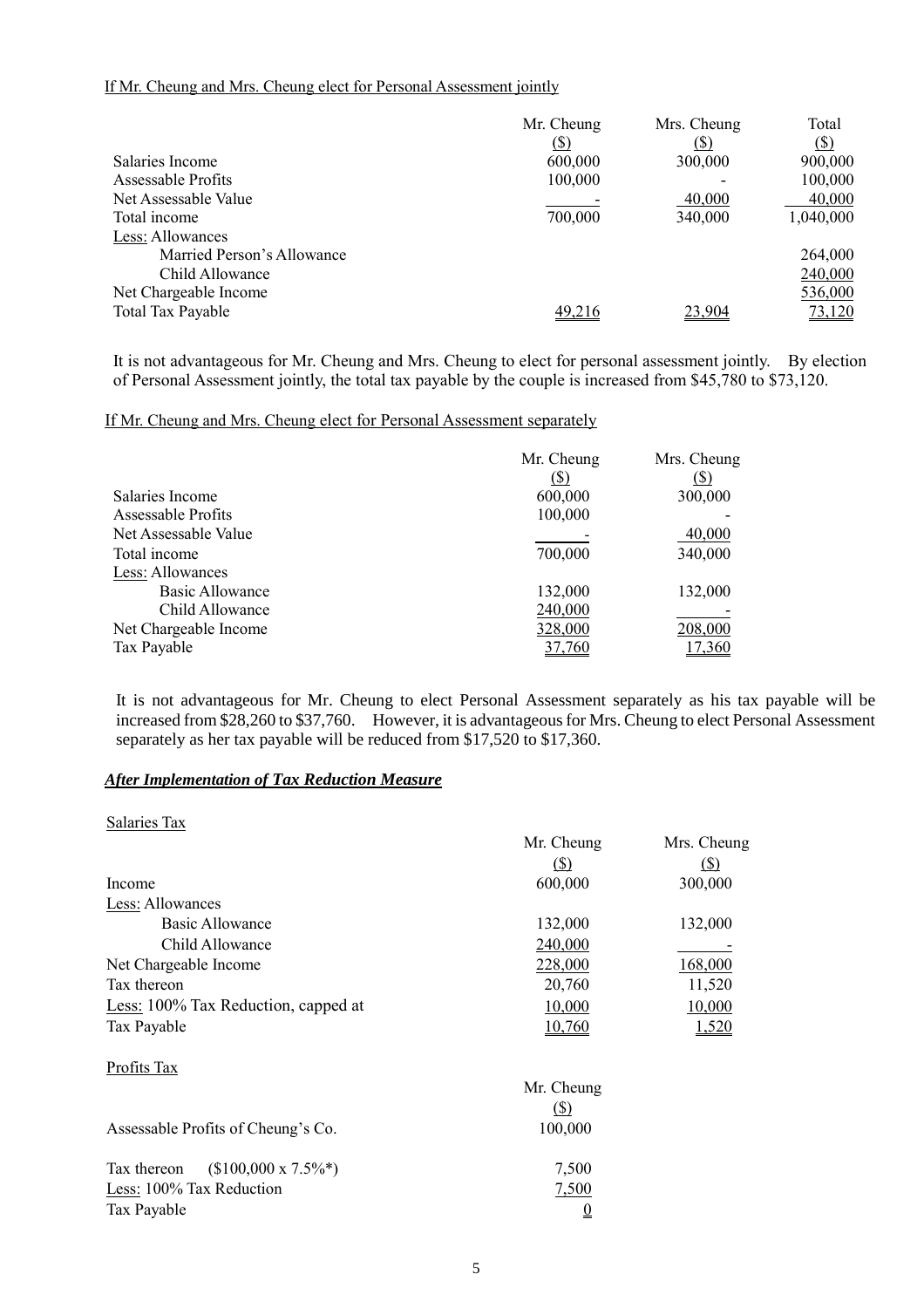*\* Since Cheung's Co. has no connected entity, the assessable profits of first \$2,000,000 should be charged at profits tax rate of 7.5%.*

#### Property Tax

|             |                                               | Mrs. Cheung<br>$\circ$ |
|-------------|-----------------------------------------------|------------------------|
|             | Net Assessable Value $(\$50,000 \times 80\%)$ | 40,000                 |
| Tax Payable | $($40,000 \times 15\%)$                       | 6,000                  |

Total tax payable under schedular basis

| Mr. Cheung | Mrs. Cheung              | Total       |
|------------|--------------------------|-------------|
| ID.        |                          | <u>(\$)</u> |
| 10,760     | 1,520                    | 12,280      |
|            | $\overline{\phantom{0}}$ |             |
|            | 6,000                    | 6,000       |
| 10,760     | <u>7,520</u>             | 18,280      |
|            |                          |             |

#### If Mr. Cheung and Mrs. Cheung elect for Personal Assessment jointly

|                                     | Mr. Cheung | Mrs. Cheung | Total     |
|-------------------------------------|------------|-------------|-----------|
|                                     | $\circ$    | (S)         | $\circ$   |
| Salaries Income                     | 600,000    | 300,000     | 900,000   |
| Assessable Profits                  | 100,000    |             | 100,000   |
| Net Assessable Value                |            | 40,000      | 40,000    |
| Total income                        | 700,000    | 340,000     | 1,040,000 |
| Less: Allowances                    |            |             |           |
| Married Person's Allowance          |            |             | 264,000   |
| Child Allowance                     |            |             | 240,000   |
| Net Chargeable Income               |            |             | 536,000   |
| Tax thereon                         |            |             | 73,120    |
| Less: 100% Tax Reduction, capped at |            |             | 10,000    |
| Total Tax Payable                   | 42,485     | 20.635      | 63,120    |

It is not advantageous for Mr. Cheung and Mrs. Cheung to elect Personal Assessment jointly. By election of Personal Assessment jointly, the total tax payable by the couple is increased from \$18,280 to \$63,120.

#### If Mr. Cheung and Mrs. Cheung elect for Personal Assessment separately

|                                     | Mr. Cheung  | Mrs. Cheung |
|-------------------------------------|-------------|-------------|
|                                     | <u>(\$)</u> | <u>(S)</u>  |
| Salaries Income                     | 600,000     | 300,000     |
| Assessable Profits                  | 100,000     |             |
| Net Assessable Value                |             | 40,000      |
| Total income                        | 700,000     | 340,000     |
| Less: Allowances                    |             |             |
| Basic Allowance                     | 132,000     | 132,000     |
| Child Allowance                     | 240,000     |             |
| Net Chargeable Income               | 328,000     | 208,000     |
| Tax thereon                         | 37,760      | 17,360      |
| Less: 100% Tax Reduction, capped at | 10,000      | 10,000      |
| Tax Payable                         | 27,760      | 7,360       |

It is not advantageous for Mr. Cheung to elect Personal Assessment separately as his tax payable will be